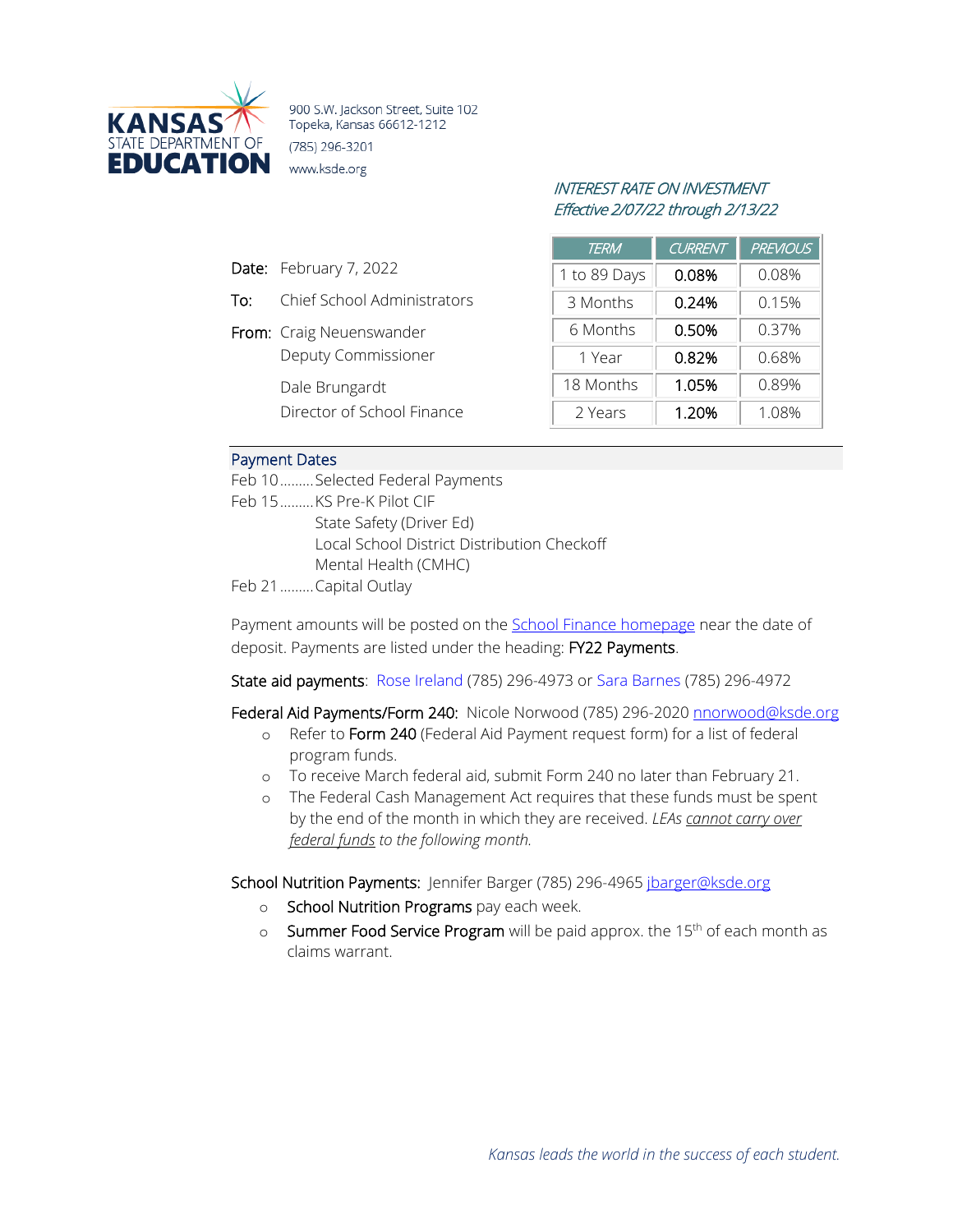#### Report Due Dates

| Feb 11Unencumbered Cash Balances on February 1 (all USDs - open Jan 31-Feb 11)<br>Rose Ireland (785) 296-4973                            |
|------------------------------------------------------------------------------------------------------------------------------------------|
| Feb 14Accreditation Licensure Waiver (Form 16) 2nd semester changes<br>Shane Carter (785) 296-8011                                       |
| Feb 21  Request March Federal Funds (Form 240) if funds available (open Feb 1-21)<br>Nicole Norwood (785) 296-2020                       |
| Feb 21  KIDS Collection MILT (2nd Military Student Count) (open Feb 21-Mar 14)<br>KSDE Helpdesk (785) 296-7935                           |
| Feb 28LCP (Local Consolidated Plan) Consortium Assignments due<br>Nicole Clark (785) 296-4925                                            |
| Feb 28December 1 MIS Child Count - MIS Collection data is finalized<br>Mason Vosburgh (785) 296-4945                                     |
| Feb 28 Civil Rights Data Collection (CRDC) SY2021open. Federal submission,<br>Certification deadline Feb 28 Suzie Sebring (785) 296-4036 |
| Mar 1 EDCS / Spring Vacancy Report (open Jan 3-Mar 1)<br>Shane Carter (785) 296-8011                                                     |
| Mar 1 EDCS / LPR (Licensed Personnel Report)<br>(deadline for submission March 1) Shane Carter (785) 296-8011                            |

## BASE (Base Aid for Student Excellence) K.S.A. 72-5132

In 2019, the legislature passed the school finance bill (House Sub for Senate Bill 16) that included amending the "base aid for student excellence" per pupil. A history of the BASE per pupil can be downloaded from the School Finance homepage under the Legal Max General Fund, School Finance Studies link: Base Aid for Student Excellence [\(BASE\) \(72-5132\)](https://www.ksde.org/Portals/0/School%20Finance/Base%20State%20Aid%20for%20Excellence.pdf?ver=2021-09-23-104644-393)

To help with school district budget planning, the BASE for the current and future years is:

| 2021-22 | \$4,706              |
|---------|----------------------|
| 2022-23 | \$4.846              |
| 2023-24 | Consumer Price Index |

If you have questions on the budget or state statutes, we are happy to assist.

Craig Neuenswander, Deputy Commissioner Office: Office: (785) 296-3871 Email[: cneuenswander@ksde.org](mailto:cneuenswander@ksde.org)

Dale Brungardt, Director, School Finance Office: (785) 296-3872 Email[: DBrungardt@ksde.org](mailto:DBrungardt@ksde.org)